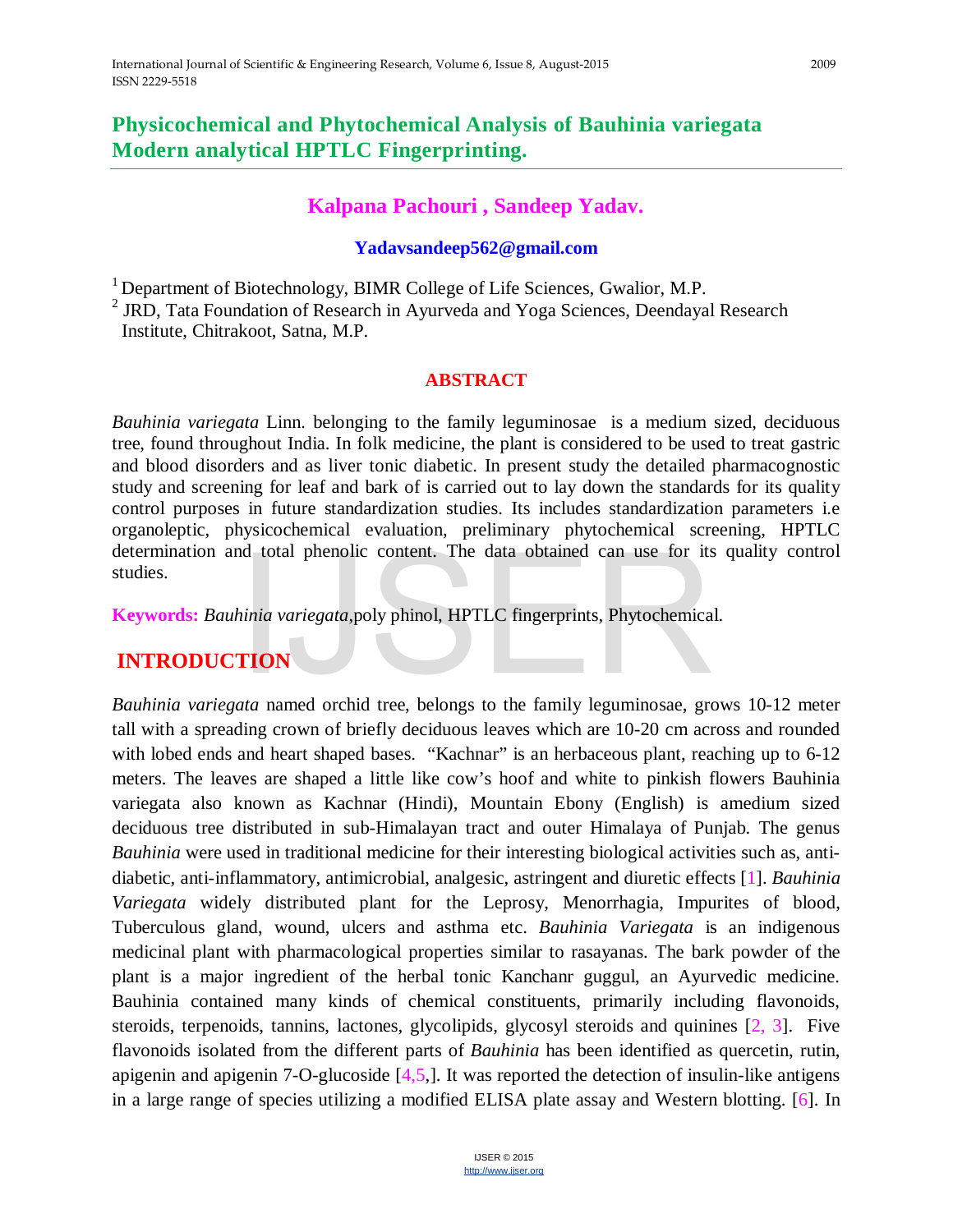present article pharmacognostic standards of the leves and stem bark of *Bauhinia variegata* Linn. were studied. These standards are of utmost importance not only for finding out genunity, but also in detection of adulterants in marketed drugs. The results of the study could be useful in setting some diagnostic indices for the identification and preparation of a monograph of the plant.[7]

## **MATERIALS AND METHODS**

#### **Plant Material:**

Leves and Bark of bauhinia variegata Linn were collected from herbal garden and samples get identitified from the help of herbarium of Deendayal Research institute, Satna, M.P.

#### **1.PHYSICOCHEMICAL EVALUATION**

**1. Total Ash:** Accurately weighed 2g of powdered drug was taken in a tarred silica dish and ignited at temperature not exceeding 450°C until it became white (carbon free). Cooled in desiccator and weighed. Finally, percentage of total ash content was calculated with reference to air dried drug.

#### **2. Acid Insoluble Ash:**

The total ash obtained from 2g of bark and leaf sample were boiled with 25ml of dilute hydrochloric acid for 5 minutes. The insoluble matter was collected on Gooch crucible, washed with hot water and ignited to obtain con hydrochloric acid for 5 minutes. The insoluble matter was collected on Gooch crucible, washed with hot water and ignited to obtain constant weight. The percentage of amount of acid insoluble ash was calculated with reference to air dried drug.

#### **3. Alcohol Soluble Extractive value**

2 g powdered drug was placed in a conical flask and macerated with 100 ml of Alcohol (90% v/v) for 6 hours, with frequent shaking and then allowed to stand for 18 hours. filtered through What mann filter paper. 10 ml of filtrate was transferred to flat bottom dish and solvent was evaporated on a water bath. Cooled it in desiccators for 30 minutes and finally weighed. The content of extractable matter air-dried material was calculated.

#### **4. Water Soluble Extractive Value**

2 g powdered drug was placed in a conical flask and macerated with 100 ml of water for 6 hours, with frequent shaking and then allowed to stand for 18 hours. filtered through What mann filter paper. 10 ml of filtrate was transferred to an evaporating dish and solvent was evaporated on a water bath. Cooled it in desiccators for 30 minutes and finally weighed. The content of extractable matter air-dried material was calculated.

#### **6. Ether soluble extractive**

2 g powdered drug was placed in a conical flask and macerated with 100 ml of water for 6 hours, with frequent shaking and then allowed to stand for 18 hours. filtered through Wha tmann filter paper. 10 ml of filtrate was transferred to an evaporating dish and solvent was evaporated on a water bath. Cooled it in desiccators for 30 minutes and finally weighed. The content of extractable matter air-dried material was calculated.

#### **7. Loss on drying**

Weighed 2 gm of the drug powder in a dried Petridis. The sample was heated in an oven at a temp. 1050C and this procedure were repeated until constant weight of sample was obtaine After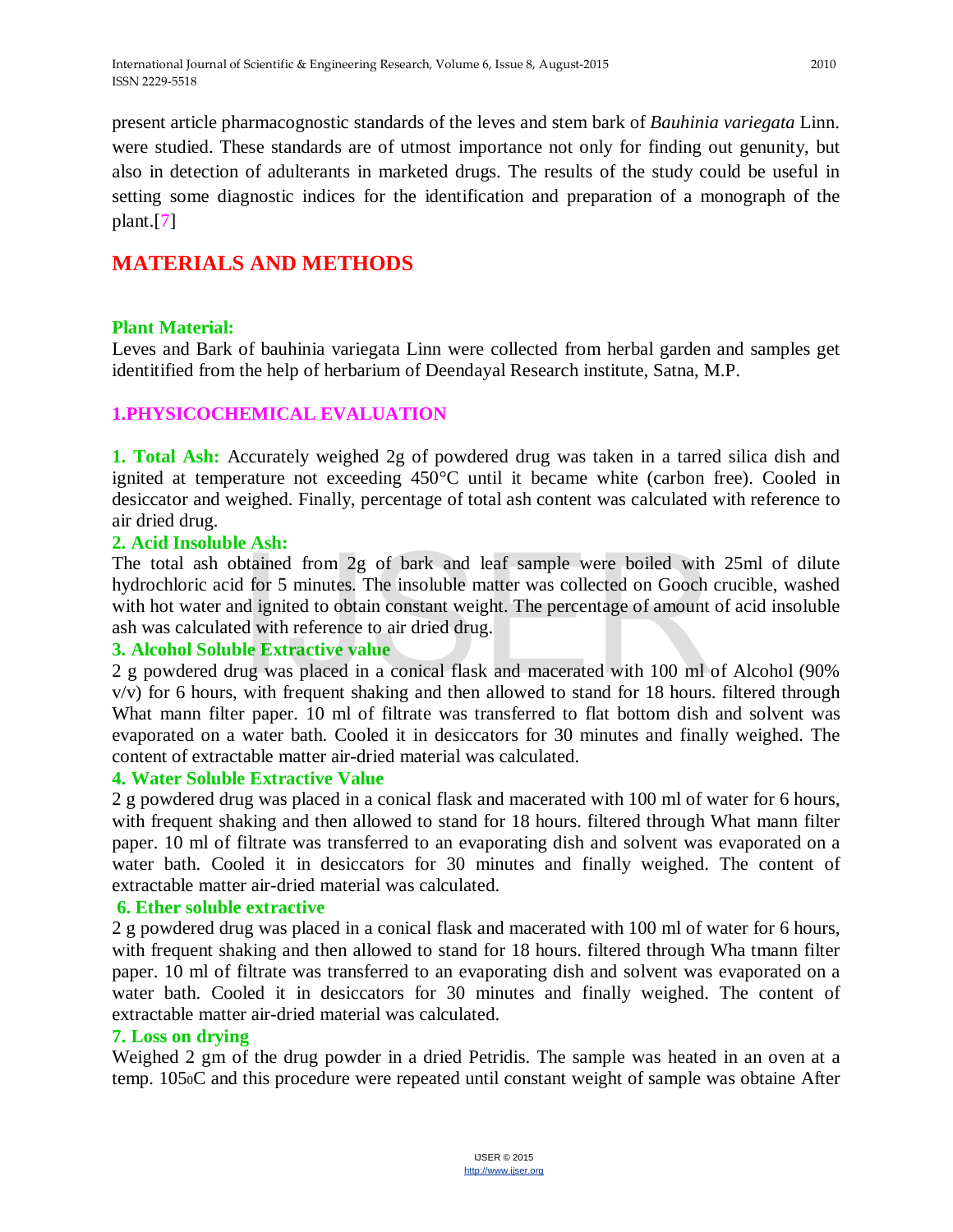drying was completed, the Petridis was allowed to cool in desiccators. The loss on weight in percentage of air-dried material was calculated.

#### **2.PHYTOCHEMICAL EVALUATION:**

#### **Phytochemical screening:**

Phytochemical analysis of aqueous and alcoholic extracts, of the drug was carried out by employing standard protocols [8-9] for determining the presence and/or absence of Phytochemicals : following tests are performed.

1. Alkaloids:

(Dragendorff's test): Dissolve a few ml of alcoholic or aqueous extracts of drug in 5 ml of distilled water, added 2 ml HCL until on acid reaction, occurs then added 1ml of dragendorff's reagent, an orange or orange red ppt is produced immediately.

(Wagner test): acidify 1 ml of alcoholic extract of the drug 1.5% v/v of HCl and few drop s of wagner reagents, a yellow or brown ppt is formed.

2. Flavanoids:

(Shinoda test): In test tube containing 0.5 ml of alcoholic extract of drug, added 5-10 drops of dil HCl followed by small pieces of mg in the presence of flavanoid pink, reddish pink or brown color is produced

3. Tri- terpenoids:

(Libarmann Burchard test): Added 2ml of acetic anhydride solution to 1ml of petroleum ether extract of drug in chloroform followed by 1 ml of conc.  $H_2SO_4$ , a violet colored ring is formed indicate the presence of triterpenoids. ma Burchard test): Added 2ml of acetic anhydride solution to 1<br>ract of drug in chloroform followed by 1 ml of conc.  $H_2SO_4$ ,<br>rmed indicate the presence of triterpenoids.<br>**lrate:**<br>e test): To 2ml of anthrone test solution

4. Carbohydrate:

(Anthrone test): To 2ml of anthrone test solution added 0.5 ml of aqueous extract of drug , a green or blue color indicates the presence of carbohydrate.

(Fehling test): To 2 ml of aqueous extract of drug, add 1 ml of mix of equal part of Fehling solution a and B and boil the content of the test tube for few minute are or brick red ppt. is formed.

5. Protein:

(Biurate test): To 1 ml of hot aqueous extract of drug, added 5-8 drops of 10% w/v NaoH solution followed by 1-2 drops of 3% w/v  $CuSO<sub>4</sub>$  solution, a red or violet color is obtained

(millon test):dissolve small quantity of aqu.exrect of drugs 1ml of distilled water and 5-6 drops of millions reagent .a white ppt is formed which turns red on heating.

6. Resin:

Dissolved the aqueous extract in 1 ml of acetone and poured the solution into 5 ml of distilled water, turbidity indicates the presence of resin.

7. Saponins:

(Foam tests): in test tube containing about 5 ml of an aqueous extract of drug, add drops of sodium bicarbonate, shacked it vigorously and left for few minutes, honey comb like structure is formed.

8. Tannins:

To 1-2 ml of extracts of the drug, added few drops of  $5\%$  FeCl<sub>3</sub> solution, a greenish color indicate the presence of gallotannin, and white brown color for tannin.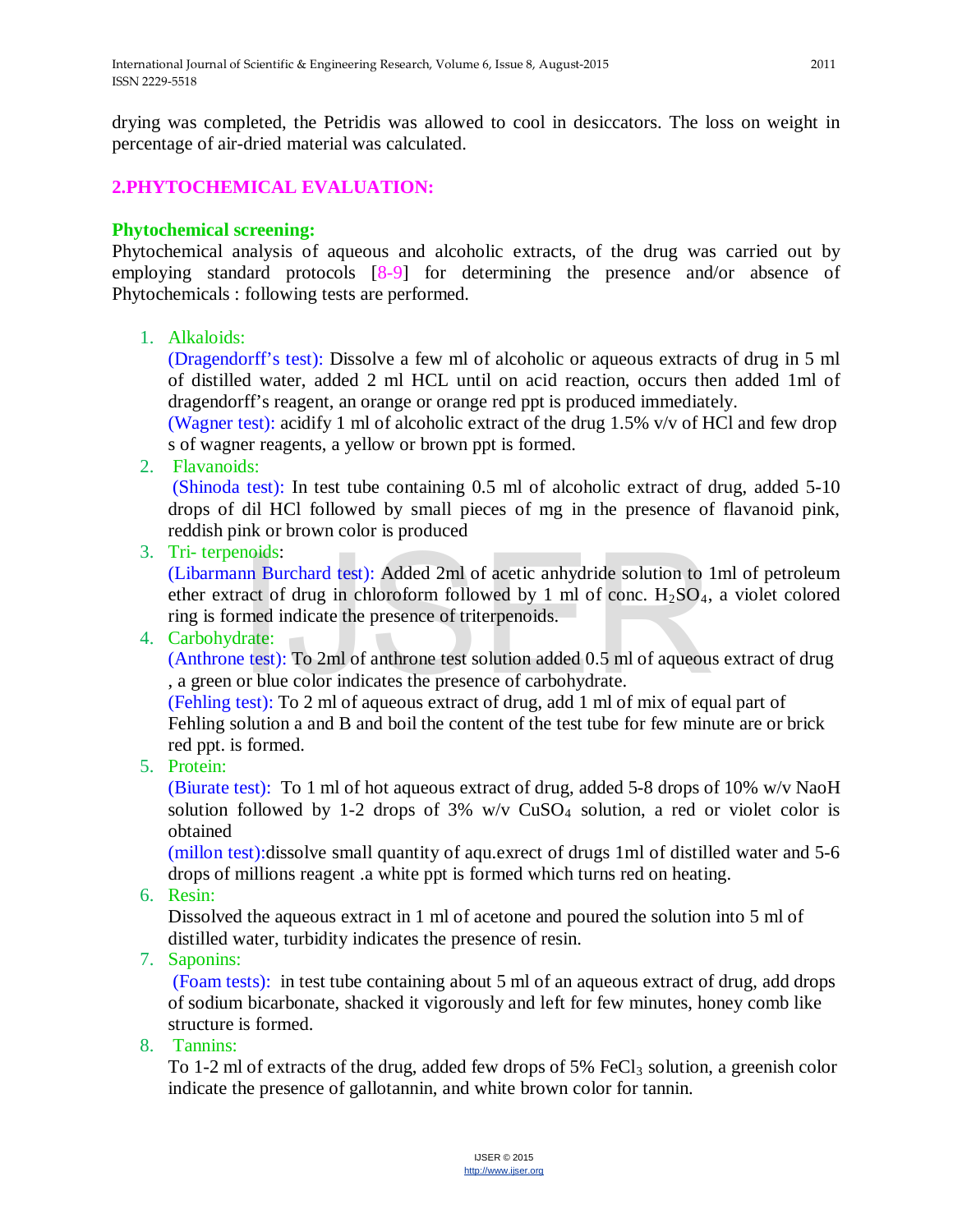9. Steroids: (Salkowski tests): Added 1 ml of conc.  $H_2SO_4$  to 2 ml of chloroform extracts of the drug carefully, forum the side of test tube a red color is produced in the chloroform layer.

#### **3.HIGH PERFORMANCE THINLAYER CROMOTOGRAFY [ HPTLC ] STANDRIZATION.**

HPTLC of Methanolic extract of leaves and stem bark were carried out by using Tolune: ethyl acetate (8:1) and as solvent system. 4 ul of the test solutions sample drugs were spotted on pre coated silica gel aluminium plate 60F-254 (5cm×10cm) using Camag Linomat V sample applicator and 100ul Hamilton syringe. Silica gel Plats were developed in Camag development chamber followed by photodocumentation in Camag photoreprostar with CATS software.[10-11] And Developed fingerprint profile would serve as a reference standard for quality evaluation and standardization of the formulation with same drug. Rf values and colour of the bands from separated compounds.

#### **4.TOTAL PHINOLIC COMPOUND**

Accurately 2 gm powdered drug was taken and extracted with 75ml of 50% methanol by cold maceration for 2 hrs with intermittent shaking. Solution filtered and volume was made up to 100 ml**.** From the above extract, 0.1ml was pipette out into a 25 ml volumetric flask and 10 ml of distilled water was added followed by 1.5 ml of folin ciocalteu reagent. After 5mins 1ml of 20% sodium carbonate solution was added and volume was made up to 25 ml with distilled water and incubated for 30mins. After 30 mins absorbance was recorded at 765nm[12].

10 mg of standard Gallic acid was accurately weighed and dissolved in 100 mL distilled water in a volumetric flask (100μg/mL of stock solution) and then pipette out 0.5 to 2.5mL of aliquots into 25mL volumetric flasks from the above prepared stock solution. Then 10 mL of distilled water and 1.5mL of Folin Ciocalteu reagent. After 5 min, 1mL of 20% sodium carbonate was added, and then distilled water was added to make the volume up to 25 mL. After 30 min, absorbance at 765nm was recorded and calibration curve of absorbance v/s concentration was recorded.Total phenol values are expressed in terms of Gallic acid equivalent (mg/g of dry mass). The total phenolic contents of the methanolic extract were calculated by using standard calibration curve. ove extract, 0.1ml was pipette out into a 25 ml volumetric fla<br>as added followed by 1.5 ml of folin ciocalteu reagent. After 5r<br>e solution was added and volume was made up to 25 ml with di<br>mins. After 30 mins absorbance w

#### **RESULTS AND DISCUSSION**

In present study the stem bark of *Bauhinia variegata* Linn was evaluated for its physicochemical and phytochemical aspects along with HPTLC determination which revealed the following results. Organoleptic parameters revealed that the powder of leves and bark of *Bauhinia variegata* are greenish,reddish and brownish in color, with the characteristic odour, bitter taste and fine and Hard, longitudinally striated texture(table-1). Quality tests for both parts of drug powder were performed for moisture content, ash content, acid insoluble ash, water soluble extractive, alcohol soluble extractive, and petrolium ether extractive were found to be within standard ranges. The Results of physicochemical analysis are given in (Table-2). The total ash value is anindicative of total amount of inorganic material after complete incineration and the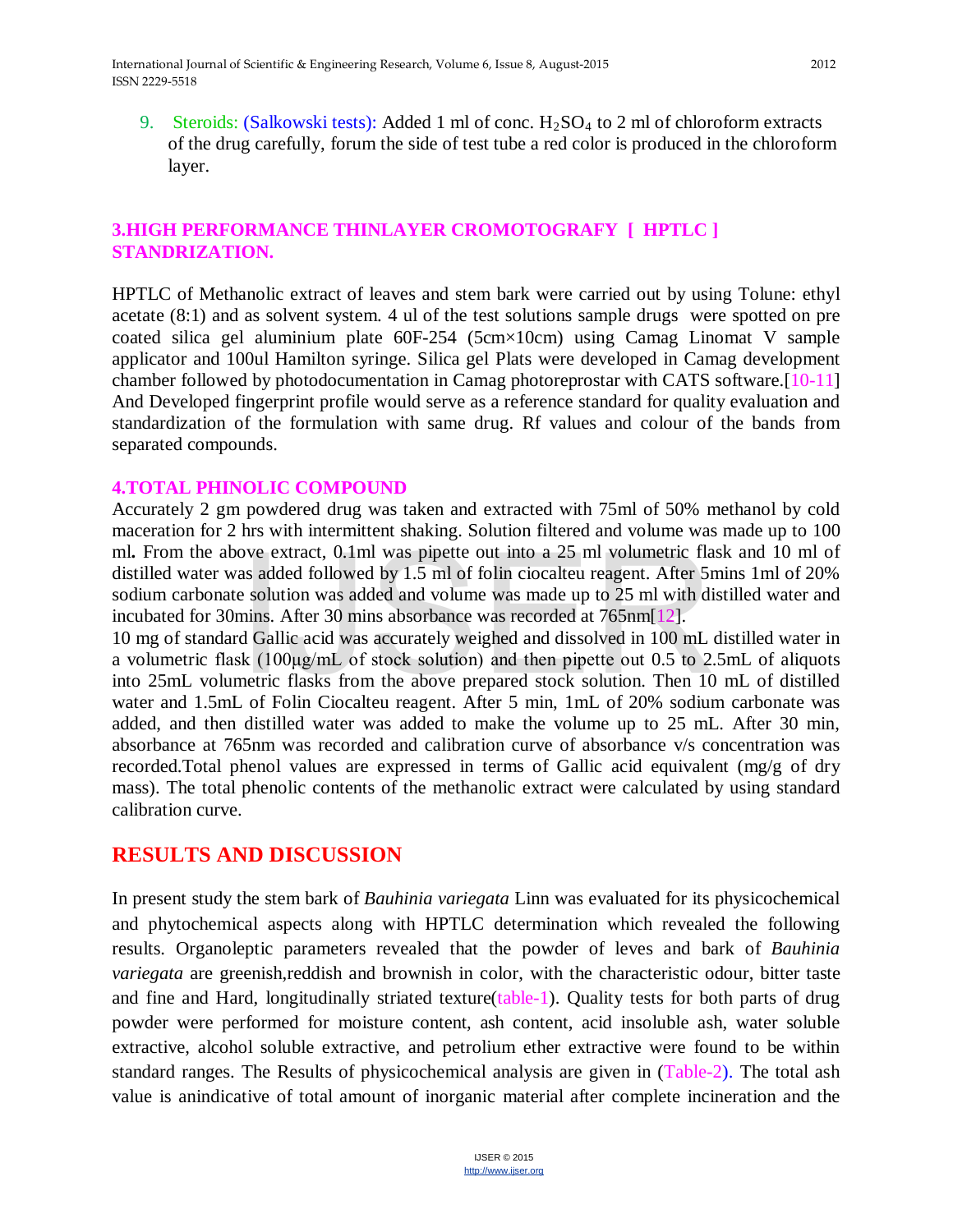acid insoluble ash value is an indicative of silicate impurities, which might have arisen due to improper washing of drug. Ash value is useful in determining authenticity and purity of drug and also these values are important quantitative standards [14]. The extractive values names water soluble and alcohol soluble indicates the amount of active constituents in given amount of plant material when extracted with respective solvent. The loss on drying value obtained is an indicative of amount of moisture content present in the drug. pH of 10%w/v solution revealed that the formulations are acidic. The less value of moisture content could prevent bacterial, fungal or yeast growth [15]. The results of physicochemical parameters of ingredients no 01 and 02 are table in  $(Table-1&2)$  separately and compliance with Ayurvedic pharmacopoeia of India [16]. The results of preliminary phytochemical screening showed the presence of carbohydrates, phenolic compounds, flavonoids, alkaloids, proteins, saponins, sterols and tannins, in the methanolic extract of the drugs (table-3) which could make the drug useful for treating different ailment as having a potential of providing useful drugs for human use.

 HPLTC is an important analytical tool in the separation, detection and estimation of different classes of natural products. HPTLC fingerprint profile of the powders are depicted in figure (Plate 1,2,3,4 Fig -1,-2) indicates the presence of various spots with different colour at different Rf values. Developed fingerprint profile would serve as a reference standard for quality evaluation and standardization of the formulation with same drug. Rf values and colour of the bands from separated compounds are recorded in  $(Table - 4.5)$ 

The total phenolic contents of methanolic extract were measured by UV spectrophotometric method. The total content of phenolic compounds was found to be 0.9923 mg/gm in methanolic extract of *Bauhinia variegata* Linn. The presented values are Mean ±S.D. of triplicate determinations. The total phenolic content was expressed as gaillic acid equivalent in mg/gm of the extract  $[16-17]$ . The standard calibration curve was used to calculated the total phenolic contents in the methanolic extract of the drugs. (fig-1) Phenolic compounds are most widely occurring groups of phytochemicals and derivatives of the pentose phosphate, shikimate, and phenylpropanoid pathways in plants. These compounds are secondary metabolites which have vital role in reproduction and growth, gives protection against harmful predators and pathogens. Therefore, quantitative analysis of these compounds is very important to check the quality of drug. randa dization of the formulation with same drug. Kr values a<br>ated compounds are recorded in (Table – 4,5)<br>lic contents of methanolic extract were measured by UV spe<br>al content of phenolic compounds was found to be 0.9923

### **CONCLUSION**

*Bauhinia variegata* Linn is extensively used in the traditional system of medicine for treatment of number of diseases and considered as an important medicinal plant. As per literature survey very less work has been reported on this variety. From the present investigation various standardization parameters such as organoleptic, physiochemical parameters like total ash, acid insoluble ash, water & alcohol soluble extractive values, loss on drying, Phytochemical analysis and HPTLC fingerprinting modern analytically profiling were carried out as perWHO/Ayurvedic Pharmacopoeial standards. Presence of various phytoconstituents can serve as basis for screening of different pharmacological activities, investigation and further research. The results of present study showed satisfactory results, but the efficacy of the products can only be judged by doing the pharmacology.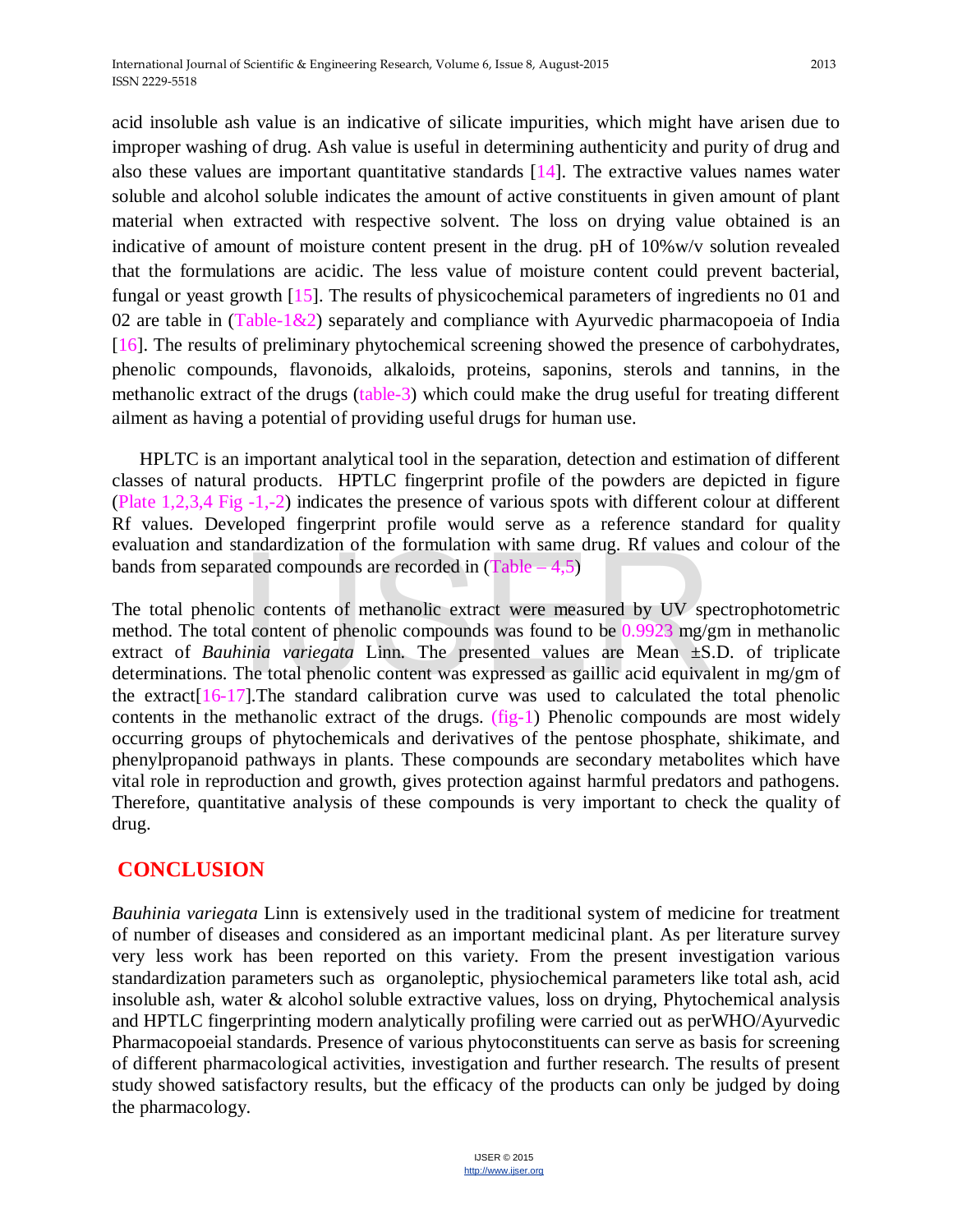## **TABLE 1: ORGANOLEPTIC CHARACTERS**

| <b>SN</b>      | <b>PARAMETER</b> | <b>OBSERVATION</b> |                               |  |
|----------------|------------------|--------------------|-------------------------------|--|
|                |                  | <b>leaves</b>      | <b>bark</b>                   |  |
|                | color            | Greenish           | Brownish, reddish, pinkish    |  |
| $\overline{2}$ | Odour            | Characteristic     | Characteristic                |  |
| 3.             | taste            | biter              | bitter                        |  |
| 5              | Texture          | Fine, soft         | Hard, longitudinally striated |  |

## **TABLE 2: PHYSICOCHEMICAL EVALUTION**

| <b>SN</b>        | <b>PARAMETER</b>         | <b>STANDRD VALUE</b> |             |  |
|------------------|--------------------------|----------------------|-------------|--|
|                  |                          | <b>leaves</b>        | <b>bark</b> |  |
|                  | Total Ash                | 9.88                 | 17.05       |  |
| $\overline{2}$   | Acid-insoluble Ash       | 3.44                 | 7.94        |  |
| 3                | Alcohol soluble          | 13.65                | 17.99       |  |
|                  | Extractive               |                      |             |  |
| $\boldsymbol{4}$ | Water soluble Extractive | 13.28                | 27.76       |  |
| 5                | Petroium ether           | 2.80                 | 4.65        |  |
|                  | extractive               |                      |             |  |
| 6                | Loss on Drying           | 4.48                 | 5.8         |  |

#### **TABLE 3: PHYTOCHEMICAL SCREENING**

| <b>PHYTOCHEMICAL</b><br><b>COMPOUND</b> | <b>TEST OR OBSERVATION</b>       | <b>RUSULTS</b>                |                |
|-----------------------------------------|----------------------------------|-------------------------------|----------------|
| Carbohydrates                           | Anthrone test, Fehling test      | $\overline{+}$<br>$^+$        |                |
| Resin                                   | Acetone                          |                               |                |
| Saponins - -                            | Foam tests                       | $\pm$                         |                |
| Terpenoids +                            | Libarmann, Burchard test         |                               |                |
| Alkaloids                               | Dragendorff's test, wagners test | $\ddot{}$<br>$\boldsymbol{+}$ |                |
| <b>Steroids</b>                         | Salkowski tests, reaction        |                               |                |
| Flavanoids                              | Shinoda test                     | $\div$                        | $\div$         |
| <b>Tannins</b>                          | $5\%$ FeCl <sub>3</sub>          | $^{+}$                        | $\blacksquare$ |
| Proteins                                | Biurate test, millon test        | $^{+}$                        |                |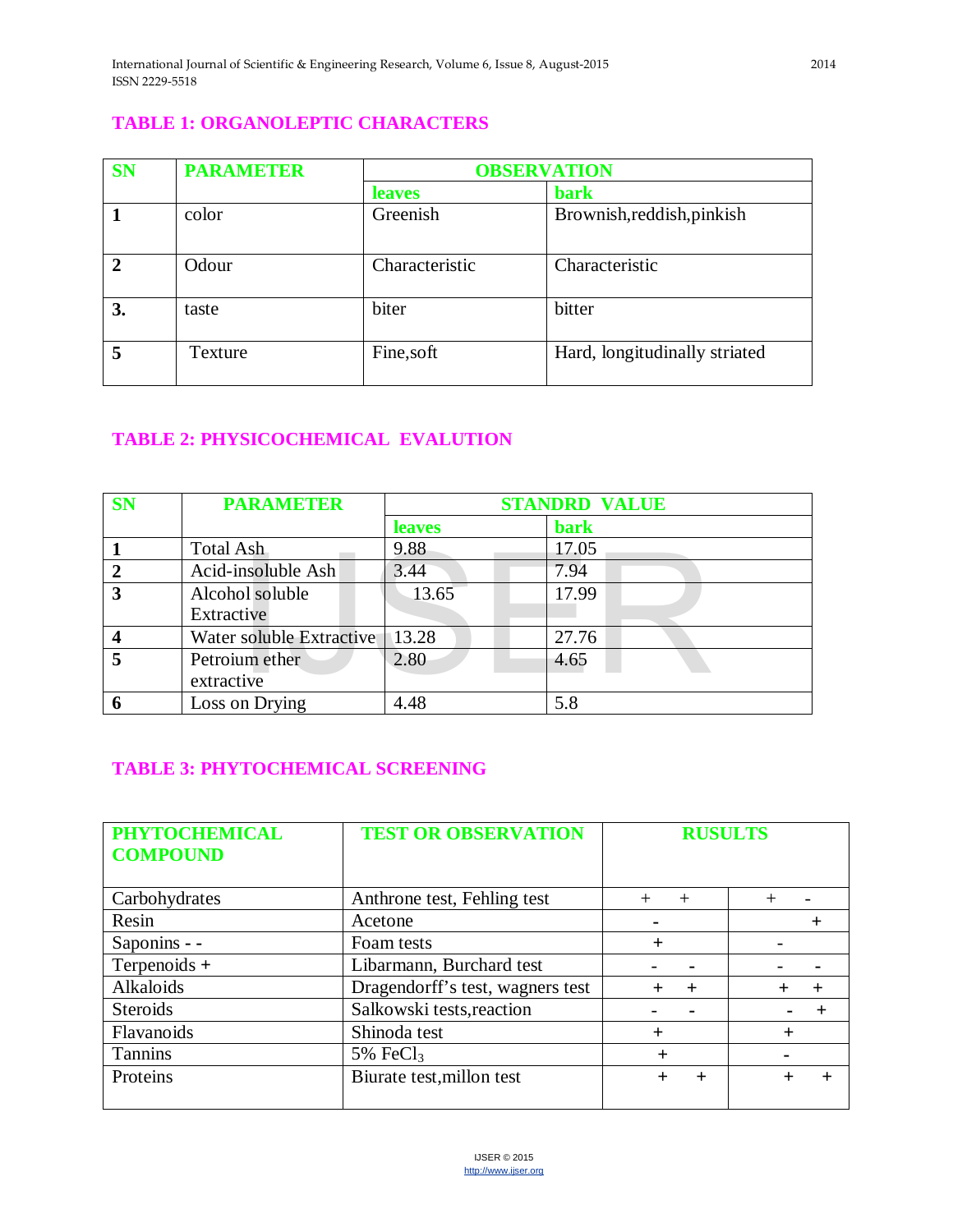#### **TABLE -4 HPTLC FINGER PRINTING RF VALUES AND COLOUR BAND OF LEAVE SOLVENT SYSTEM***- n-Hexane: Ethyl acetate (8:2)*

| Sn. | 254nm | 366nm | After darivitazed | Day light |
|-----|-------|-------|-------------------|-----------|
|     | 0.76  | 0.04  | 0.10              | 0.10      |
|     | 0.79  | 0.27  | 0.64              | 0.65      |
|     | 0.82  | 0.53  | 0.81              | 0.81      |
|     | 0.89  | 0.84  | 0.95              | 0.95      |
|     |       |       |                   |           |

| Sn. | 254nm        | 366 <sub>nm</sub> | After darivitazed | Day light    |
|-----|--------------|-------------------|-------------------|--------------|
|     | <b>Black</b> | Pink              | Grew              | Grew         |
|     | <b>Black</b> | Red               | Violet            | Violet       |
|     | <b>Black</b> | Green             | Chocklety         | <b>Brown</b> |
| 4   | <b>Black</b> | Red               | Orange            | Grew         |
|     |              |                   |                   |              |

# **TABLE -5 HPTLC FINGER PRINTING RF VALUES AND COLOUR BAND OF STEM SOLVENT SYSTEM***- n-Hexane: Ethyl acetate (8:2)* LC FINGER PRINTING RF VALUES AND COLOUR BALCOLUMENT SYSTEM- *n-Hexane: Ethyl acetate (8:2)*<br>
1 366nm After darivitazed Day light

| Sn | 254nm | 366nm | After darivitazed | Day light |
|----|-------|-------|-------------------|-----------|
|    | 0.76  | 0.51  | 0.36              | 0.54      |
| 2  | 0.79  | 0.69  | 0.42              | 0.69      |
| 3  | 0.82  | 0.83  | 0.56              | 0.92      |
|    | 0.89  | 0.90  | 0.65              | 0.97      |
|    |       | 0.95  | 0.74              |           |
|    |       |       | 0.95              |           |

| Sn | 254nm        | 366nm    | After darivitazed | Day light    |
|----|--------------|----------|-------------------|--------------|
|    | <b>Black</b> | Blue     | Blue              | <b>Black</b> |
|    | <b>Black</b> | Sky blue | <b>Brown</b>      | <b>Black</b> |
|    | <b>Black</b> | Red      | Light green       | <b>Black</b> |
|    | <b>Black</b> | Orange   | Pink              | <b>Black</b> |
|    |              | Dark red | Blue              |              |
|    |              |          | Green             |              |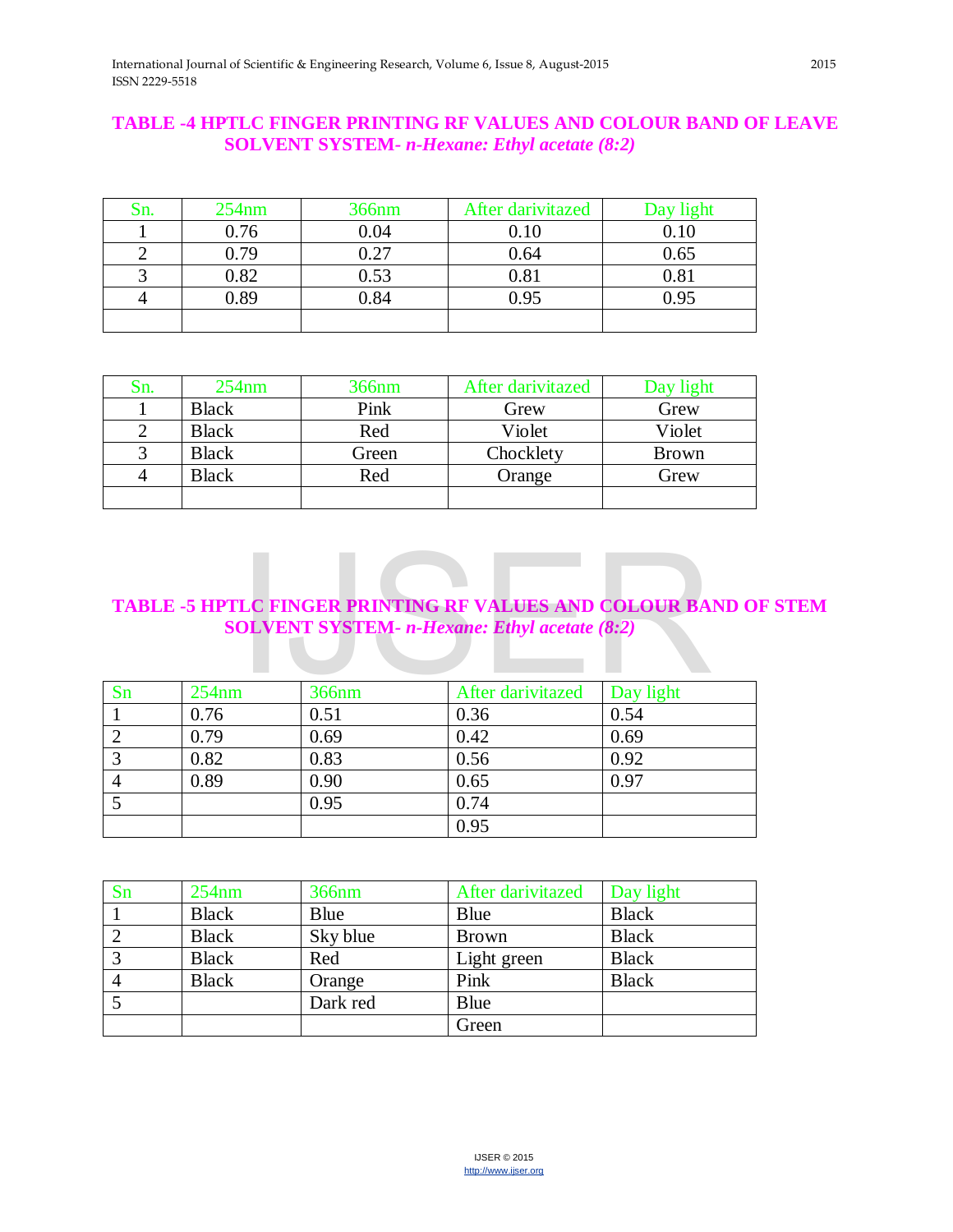#### **TABLE-6 STANDERD CALIBRATION CURVE FOR DETERMINATION OF TOTAL PINOLIC COMPOUND.**

**Fig. 1**

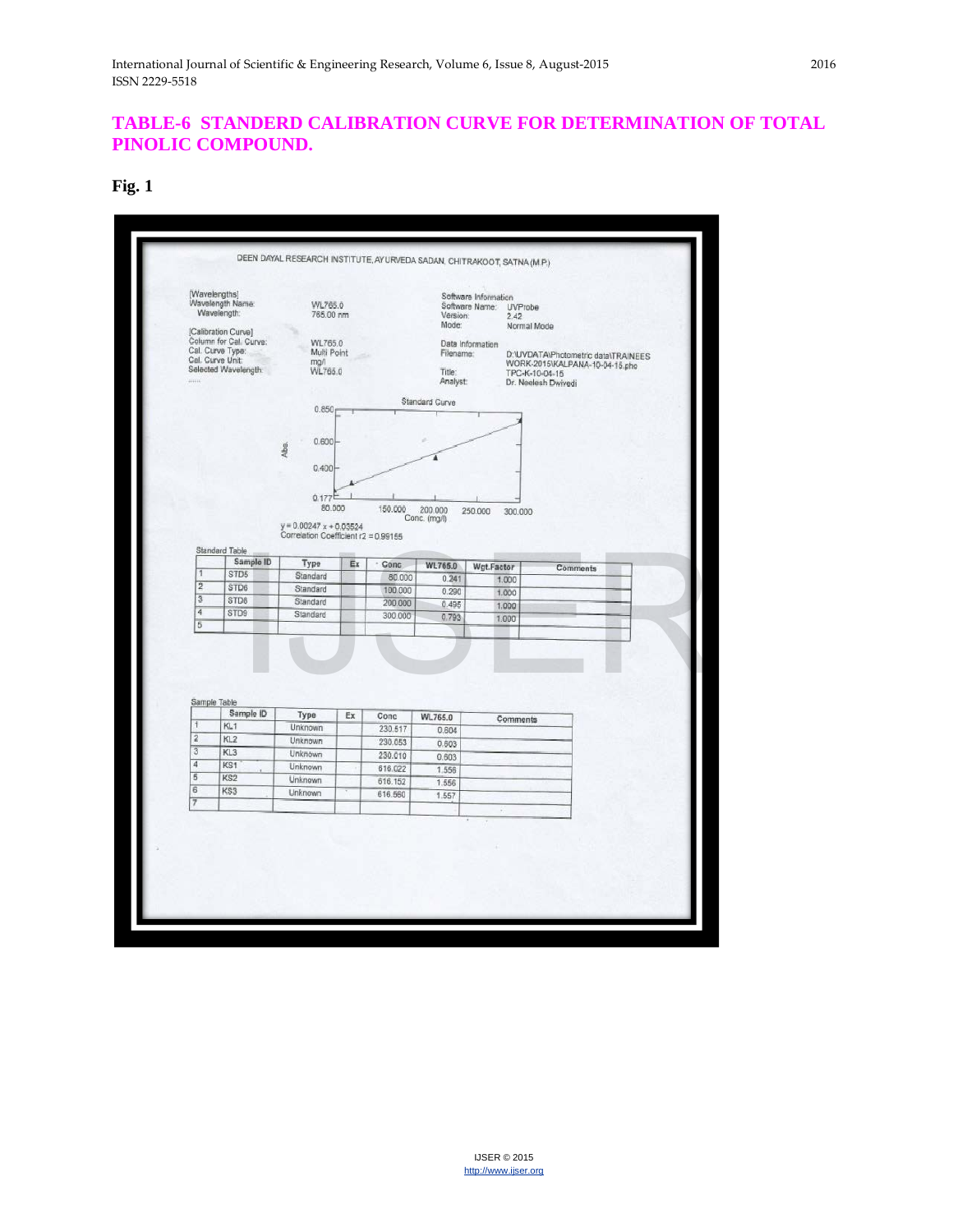

## **Fig-2** HPTLC Fingerprints leave photometric of silica plate 366 nm and 254 nm.

**Fig-3** HPTLC Fingerprints stem photometric of silica plate 366 nm and 254 nm.



IJSER © 2015 [http://www.ijser.org](http://www.ijser.org/)